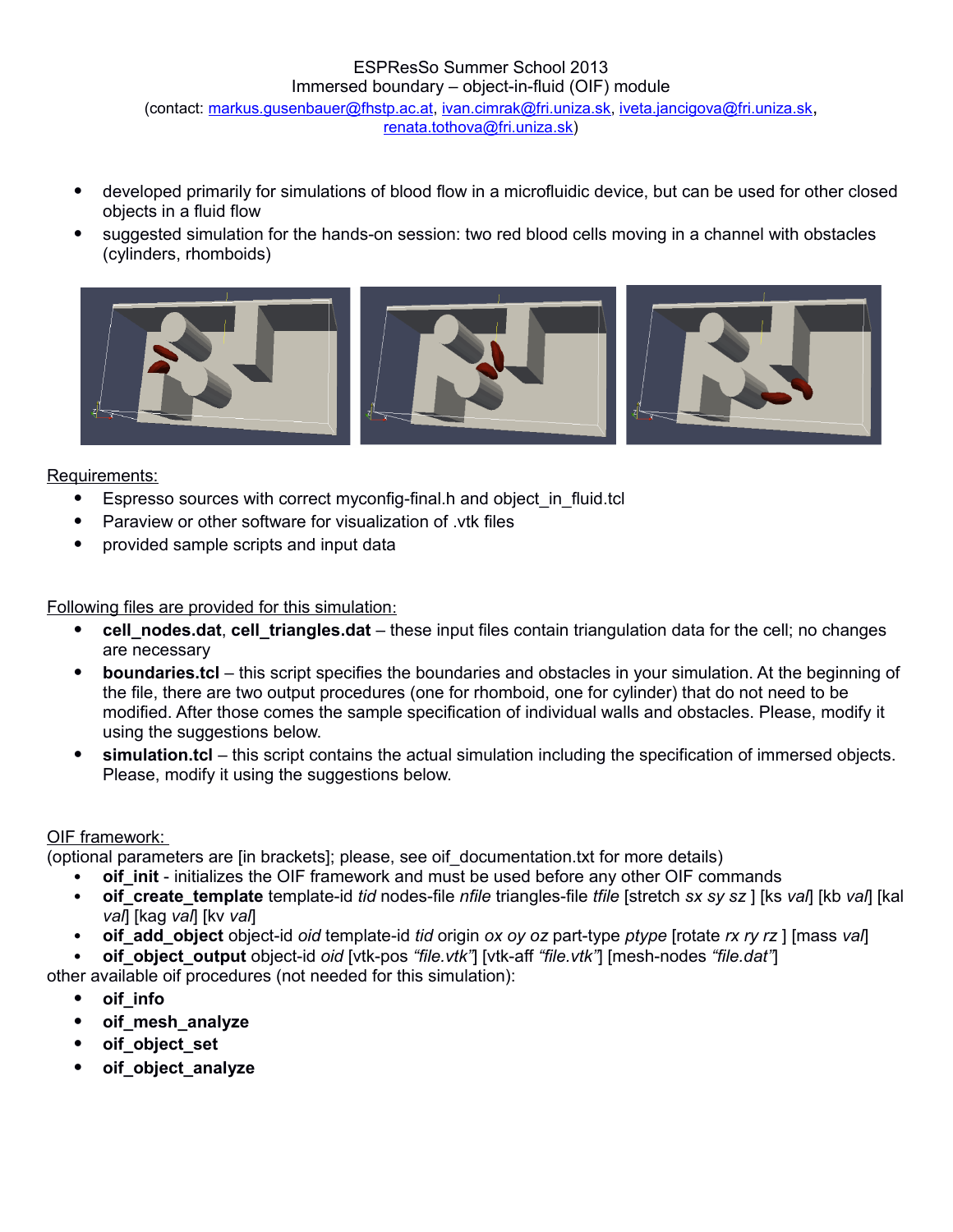## Steps:

1. **Create channel** (modify boundaries.tcl) design your geometry: create top, bottom and 2 side walls channel dimensions: around 50x20x20 channel walls (for visualization): 4 rhomboids of thickness 1 channel walls (for simulation): using lbboundary and constraint

## 2. **Create obstacles** (modify boundaries.tcl) Schematic pictures of rhomboid and cylinder obstacles:



Examples:

- rhomboid corner 30 10 1 a 5 0 0 b 0 11 0 c 0 0 18
- cylinder center 16 17 10 axis 1 0 0 radius 3 length 9

Note: Currently only cylinders with axis 1 0 0 are supported for proper visualization using Paraview

3. **Create objects** (modify simulation.tcl)

first create templates, then add objects, such as cell 1: origin *o1\_x o1\_y o1\_z* stretch 3.0 3.0 3.0 rotate 0 0 [expr \$pi/2] ks 0.05 kb 0.01 kal 0.01 kag 0.01 kv 10.0 part-type 0 mass 1 cell 2: origin *o2\_x o2\_y o2\_z* stretch 1.0 2.0 3.0 ks 0.05 kb 0.01 kal 0.01 kag 0.01 kv 10.0 part-type 1 mass 1

- 4. **Create interactions** (modify simulation.tcl) suggested interactions: cell-cell: inter cell1\_part-type cell2\_ part-type soft-sphere 0.005 2.0 0.3 0.0 cell-wall: inter cell\_ part-type wall\_type soft-sphere 0.0001 1.2 0.1 0.0
- 5. **Run simulation with only couple cycles** suggested fluid velocity: 0.01 0.0 0.0
- 6. **Visualize** .vtk data in Paraview and **check the geometry and objects** visualisation using Paraview:
	- open and load all .vtk files
	- press the Apply button
	- using the eye icon to the left of filenames, view the produced outputs in the individual time steps or all together
	- fluid can be visualized using Filters/Alphabetical/Glyph
- 7. Repeat previous steps if corrections are necessary
- 8. **Run the whole simulation and visualize results**

suggested runtime for the parameters above:

- whole simulation: 33000 cycles (about 15-20 min computation on personal laptop)
- output: every 3000 cycles

save the Paraview visualization as a movie